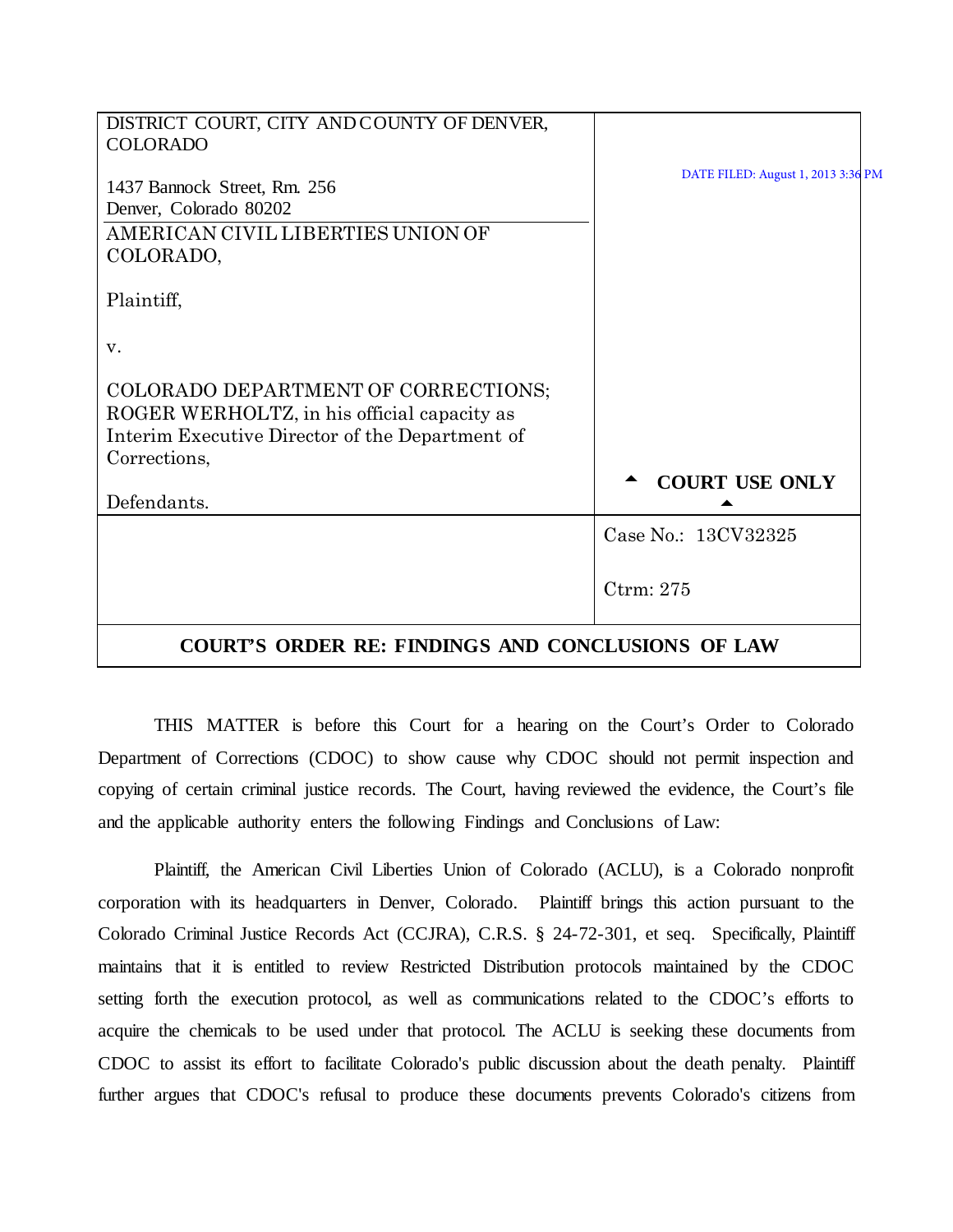knowing whether CDOC intends to carry out executions in accordance with Colorado law; whether CDOC has addressed the problems with lethal injection that have led to botched executions and public scrutiny of the death penalty across the United States; and whether Colorado pharmacies intend to supply drugs to CDOC to be used in lethal injections. The factual basis giving rise to Plaintiff's claim pertains to the execution of Nathan Dunlap. Dunlap's execution was originally set for the week of August 18, 2013, but has since been vacated under a reprieve granted by Governor Hickenlooper.

On or around June 1, 2011, CDOC revised Administrative Regulations, AR 300-14, relating to the subject of Capital Punishment/Execution by Lethal Injection. The regulation's purpose is "to establish procedures, consistent with Colorado statutes, governing death penalty-executions." The regulation also references a "RESTRICTED DISTRIBUTION" document (Execution Protocol) which provides procedures and guidelines for carrying out a death sentence by lethal injection to be distributed to CDOC employees on a "need-to-know" basis. On June 30, 2011, Dunlap, through counsel, filed an action asserting two causes of actions: (1) a claim that the CDOC violated certain rule-making provisions of the Colorado Administrative Procedure Act (APA) including provisions pertaining to publishing the protocol for public comment when it enacted AR 300-14; and (2) a claim under the Colorado Declaratory Judgment Statute requesting the district court to declare that the CDOC must comply with the rule-making procedures including publishing and public comment of the APA. The Court of Appeals concluded, as did the district court, that, by virtue of section 17-1-111, C.R.S., the regulation is exempt from the portions of the APA on which Dunlap relies, including those that require the CDOC to publish and seek public comment. The Court of Appeals affirmed the district court's dismissal of Dunlap's complaint, and on June 10, 2013, the Colorado Supreme Court denied Dunlap's Petition for Writ of Certiorari.

Dunlap also challenged and sought copies of the protocol in Denver District Court case no. 2013CV32155. That case remains pending.

Dunlap also sought an updated version of the protocol in his criminal case. In June of 2011 Dunlap's attorney, Philip A. Cherner, requested pursuant to CCJRA and received a prior version of the protocol, in which portions of that document were redacted. Dunlap sought an updated version of the protocol by way of a subpoena duces tecum. At that time, the protocol had not been finalized. The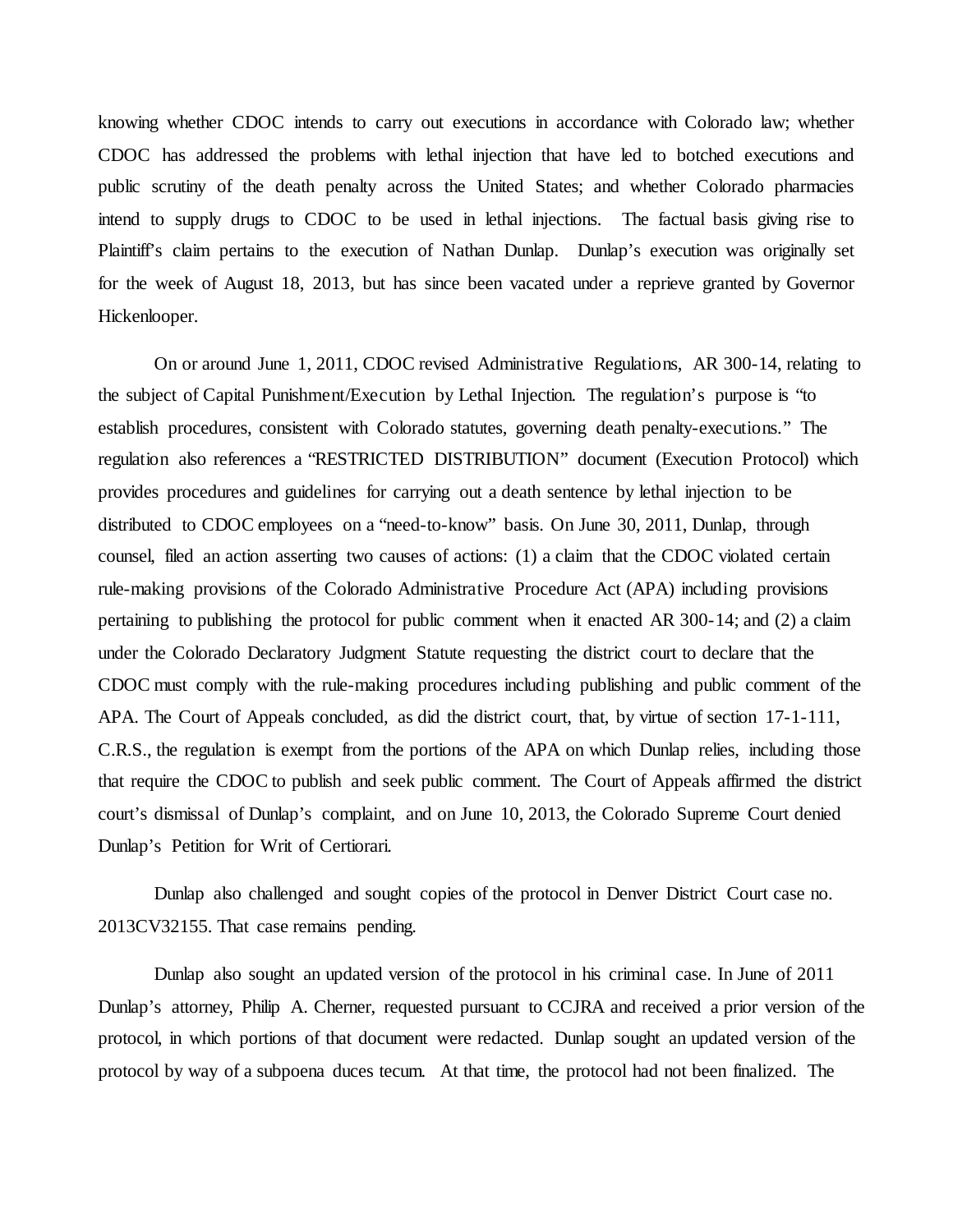criminal court granted the CDOC's Motion to Quash the Subpoena. Dunlap filed a Motion to Reconsider, which he withdrew after the Governor granted his reprieve.

In this current case, On May 1, 2013, Plaintiff submitted a records request under the Colorado Open Records Act and the Colorado Criminal Justice Records Act requested inspection of the Execution Protocol as well as communications related to the CDOC's efforts to acquire the chemicals to be used under that protocol. Plaintiff's Exhibit 1. On May 9, 2013, the CDOC responded to Plaintiff's request and denied much of the request. The CDOC did provide the text of a March 12, 2013 letter from Tom Clements to compounding pharmacies. However, the CDOC withheld the names and address information of the recipients. According to Plaintiff, the CDOC also provided 13 pages of documents that pre-date the March 12, 2013 letter.

#### **STANDARD OF REVIEW**

When a request is made to inspect a particular criminal justice record that is not a record of an "official action," the decision whether to grant the request is consigned to the exercise of the custodian's sound discretion under sections Colo. Rev. Stat. §§ 24-72-304 and 305. *Freedom Colorado Information, Inc. v. El Paso County Sheriff's Dept.* 196 P.3d 892, 897 (Colo. 2008). The district court reviews the custodian's determination for abuse of discretion. *Harris v. Denver Post Corp*., 123 P.3d 1166, 1175 (Colo. 2005); see *People v. Bushu*, 876 P.2d 106, 107 (Colo. App. 1994). In evaluating such an action, the district court "should not substitute its judgment for that of the agency's … [or] redo the custodian's balancing of the interests." *Id*. at 900. Instead, the district court is to apply an abuse of discretion standard to the custodian's criminal justice records request determination*. Id*. at 899.

A court can find an abuse of discretion only where the trial court's findings and conclusions are so manifestly against the weight of evidence in the record as to compel a contrary result, such that the trial court's ruling is manifestly arbitrary, unreasonable, or unfair. "Abuse of discretion means that the decision under review is not reasonably supported by any competent evidence in the record; that is, the decision is so devoid of evidentiary support that it is arbitrary and capricious. In determining whether the administrative agency abused its discretion, the reviewing court may consider whether the agency misconstrued or misapplied the law. If there is a reasonable basis for the agency's application of the law, the decision may not be set aside on review." *Platte River Environmental Conservation*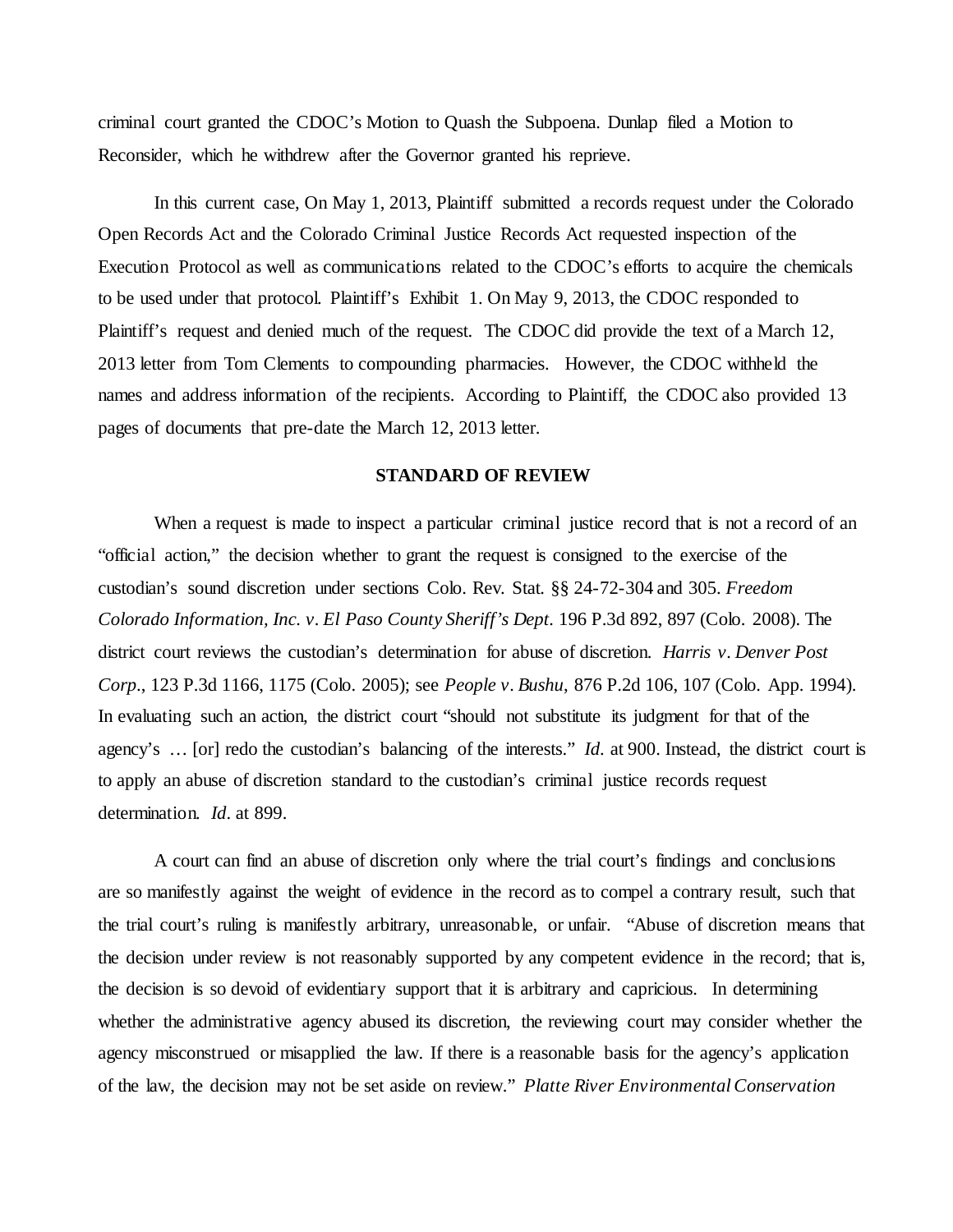*Organization, Inc. v. National Hog Farms, Inc.*, 804 P.2d 290, 291-92 (Colo. App. 1990) (citations omitted). When reviewing an agency decision involving the agency's exercise of discretion, a trial court is not to substitute its judgment nor base its decision on whether it would have reached the same conclusion on the same facts. See *Colorado Real Estate Commission v. Hanegan*, 947 P.2d 933, 936 (Colo. 1997).

#### **DISCUSSION**

Of Colorado's two open government laws, the Colorado Open Records Act (CORA) and the Colorado Criminal Justice Records Act (CCJRA), the courts have construed the CCJRA to favor less broad disclosure. The legislative policy regarding access to criminal justice records under the CCJRA is thus more limited than access to public records under CORA. *See Freedom Colorado Information, Inc. v. El Paso County Sheriff's Dept*. 196 P.3d at 899.

The CJRA creates two categories of records:

(1) Records of official action. The CJRA defines an official action as "an arrest; indictment; charging by information; disposition; pretrial or post trial release from custody; judicial determination of mental or physical condition; decision to grant, order, or terminate probation, parole or participation in correctional or rehabilitative programs, and any decision to formally discipline, reclassify, or relocate any person under criminal sentence." The records of official action "shall be open for inspection by any person at reasonable times, . . ."

(2) Except for records of official actions, which must be available for inspection, all other criminal justice records, at the discretion of the official custodian, may be open for inspection by any person at reasonable times, except as otherwise provided by law. In addition, the custodian is authorized to make such rules and regulations as are reasonably necessary for the protection of the records and the prevention of unnecessary interference with the regular discharge of duties.

The records at issue here would fall into the latter category. Thus, release of the records would be at the discretion of the official custodian, and any rules or regulations promulgated by the CDOC. As such, denial is evaluated as follows: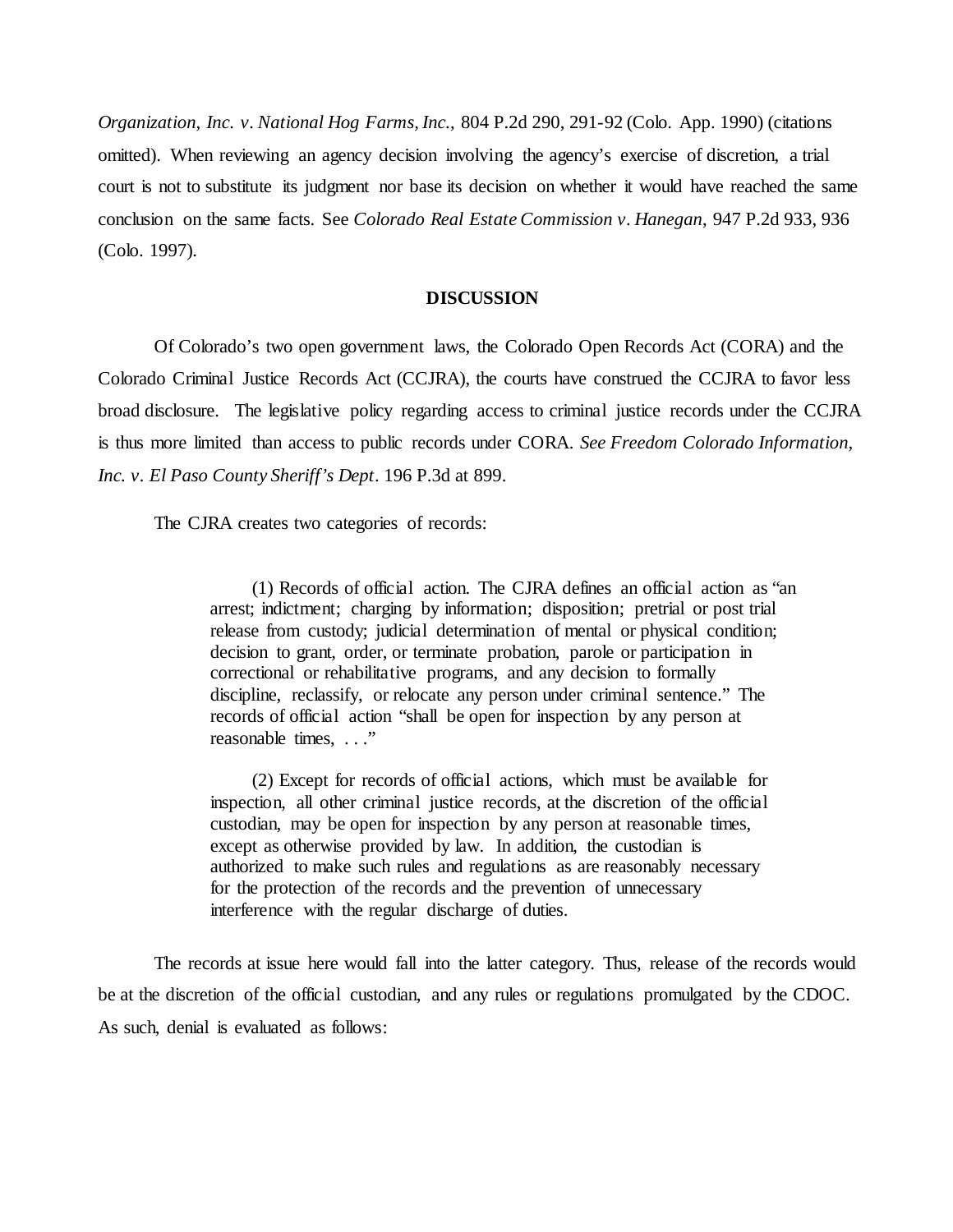(1) The custodian of criminal justice records may allow any person to inspect such records or any portion thereof except on the basis of any one of the following grounds or as provided in subsection (5) of this section:

(a) Such inspection would be contrary to any state statute;

(b) Such inspection is prohibited by rules promulgated by the supreme court or by the order of any court.

…

(5) On the ground that disclosure would be contrary to the public interest, and unless otherwise provided by law, the custodian may deny access to records of investigations conducted by or of intelligence information or security procedures of any sheriff, district attorney, or police department or any criminal justice investigatory files compiled for any other law enforcement purpose.

## C.R.S. § 24-72-305

The factors considered in evaluating a CCJRA request include: the privacy interests of individuals who may be impacted by a decision to allow inspection; the agency's interest in keeping confidential information confidential; the agency's interest in pursuing ongoing investigations without compromising them; the public purpose to be served in allowing inspection; and any other pertinent consideration relevant to the circumstances of the particular request. *Freedom Colorado Information, Inc. v. El Paso County Sheriff's Dept*. 196 P.3d at 899.

The legislature did not mandate disclosure of criminal justice records. Rather, subject to certain exceptions provided by law not applicable here, the General Assembly has consigned to the custodian of a criminal justice record the authority to exercise its sound discretion in allowing or not allowing inspection. See Colo. Rev. Stat. §§ 24-72-304(1), 305(1). Specifically, the CCJRA provides that relating to records encompassed within the Act:

> [A]t the discretion of the official custodian, may be open for inspection by any person at reasonable times, except as otherwise provided by law, and the official custodian of any such records may make such rules and regulations with reference to the inspection of such records as are reasonably necessary for the protection of such records and the prevention of unnecessary interference with the regular discharge of the duties of the custodian or his office.

## C.R.S. § 24-72-304(1)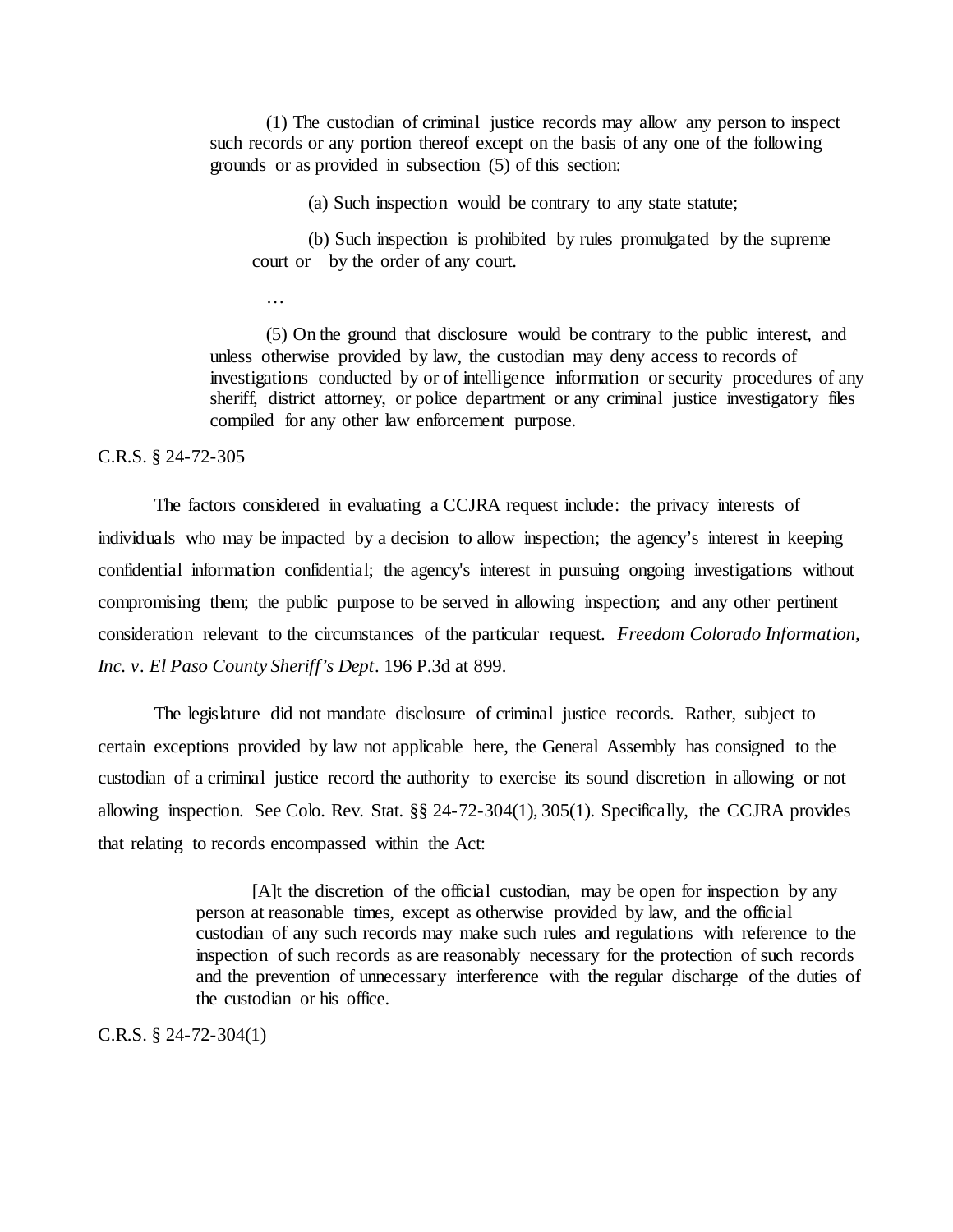"The General Assembly has described this public and private interests balancing function as a weighting process involving the 'public interest' verses the 'harm to … privacy … or dangers of unwarranted adverse consequences." *Id.* at 898 (quoting § 24-72-308(1)(c), C.R.S. (2008)).

The statute provides that if denied, the requesting party may request a written justification for the denial, and file an action in district court at which a hearing is held requiring the custodian to show cause justifying the decision. The district court would review the decision of the custodian applying an abuse of discretion standard to the custodian's determination which accords the proper deference to the custodian, while maintaining the reviewing court's authority to order inspection if the custodian. *Freedom Colorado Information, Inc. v. El Paso County Sheriff's Dept.* 196 P.3d at 899.

Accordingly, under an abuse of discretion standard for reviewing the CCJRA custodian's determination, the district court does three things. First, the court reviews the criminal justice record at issue. Second, the court takes into account the custodian's balancing of the interests and articulation of his or her determination. Lastly, the court decides whether the custodian has properly determined to: (1) allow inspection of the entire record, (2) allow inspection of a redacted version of the record, or (3) prohibit inspection of the record.

As noted above, Plaintiff sought inspection the Execution Protocol as well as communications related to the CDOC's efforts to acquire the chemicals to be used under that protocol. CDOC argues that it properly exercised its discretion when it partially denied Plaintiff's request base on the following:

## *Security sensitive information*

The Execution Protocol is a document that contains information relative to processes for the completion of an execution warrant in addition to the operational responsibilities of the facility. The requested protocol contains security sensitive information about the protocol to be used in the execution process including offender movement, security procedures in place during the execution process, emergency response operations, key control, room numbers, cell numbers, key numbers, types of locks used, names of personnel involved, checklists, as well as the names of individuals whose safety and security could be compromised by disclosure. Release of the complete documents creates a potential security breach of CDOC and jeopardizes the safety and security of the inmate population, CDOC staff, and the public. According to the Colorado Criminal Justice Records Act,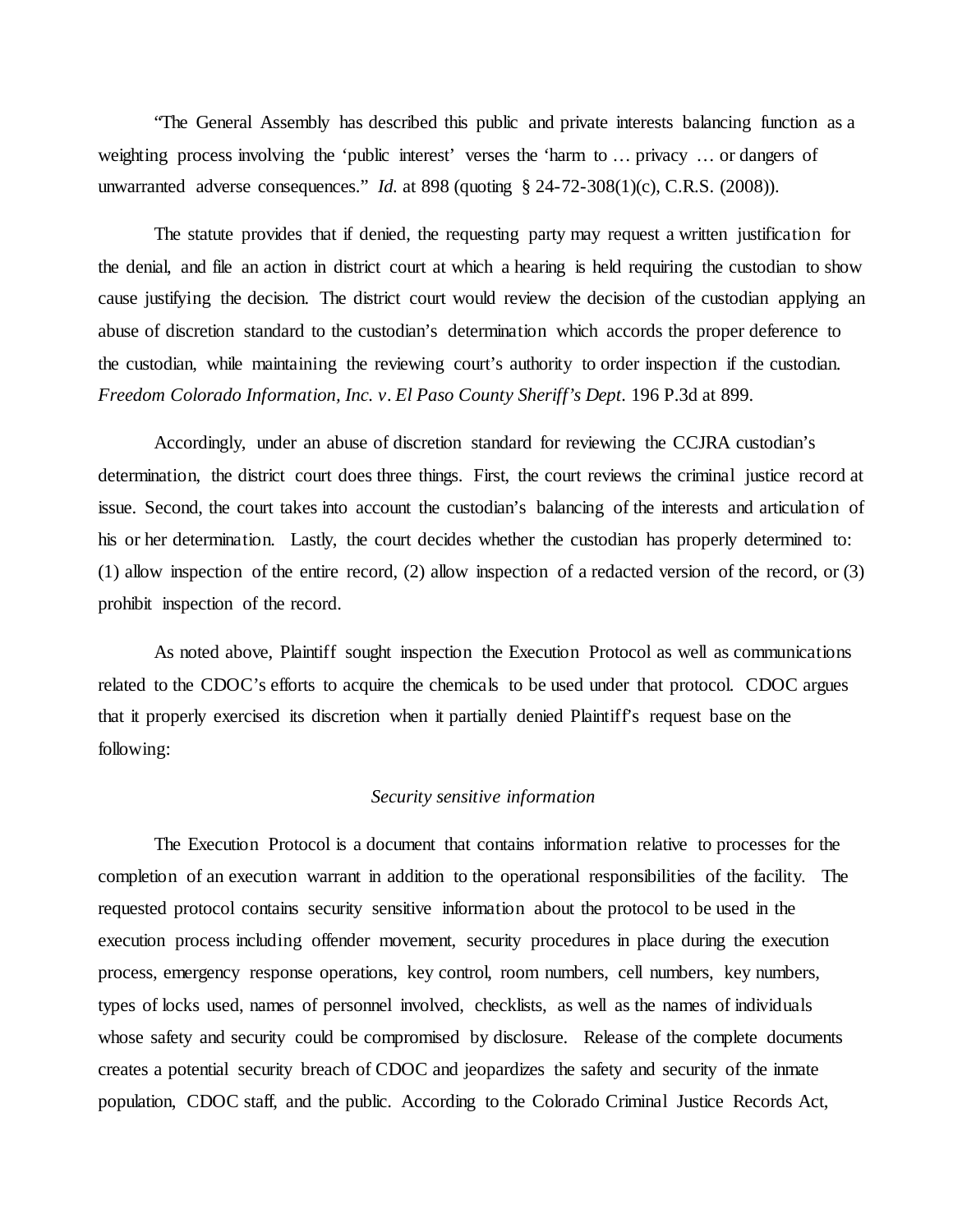§24-72-301, et seq., C.R.S., the custodian of criminal justice records may refuse inspection of a criminal justice record if disclosure would be contrary to the public interest. *See* § 24-72-305, C.R.S. and *Johnson v. Colorado Dep't. of Corr.*, 972 P.2d 692 (Colo. App. 1998), cert. denied (Colo. 1999).

## *Restricted Distribution*

The duties of the executive director shall be:

 $(1)(p)$  Notwithstanding the provisions of parts 2 and 3 of article 72 of title 24, C.R.S., commonly referred to as the "Open Records Act", to adopt such policies and guidelines as may be necessary concerning the release of records to inmates.

§ 17-1-103, C.R.S.

Thus, the CDOC Executive Director has statutory authority to adopt policies or regulations concerning the release of records to inmates without consideration of the provisions of the CCJRA.

In accordance with the above referenced statutes, the CDOC promulgated Administrative Regulation 100-01. The Regulation expressly regulates access to Restricted Distribution Administrative Regulations. Administrative Regulation 100-01 defines Restricted Distribution (RD) as:

> Administrative regulations, implementation/adjustments, operational memorandums, or executive directives that have an extremely limited distribution and are not available under any circumstances for public and/or offender use through offender libraries or other sources. (Emphasis in original)

The Restricted Distribution ARs are not released to all CDOC employees. The materials are only provided to a very few CDOC employees who must follow strict security procedures with respect to the documents because the safety and security of CDOC staff and inmates would be compromised by disclosure. Pertinent provisions of Regulation 100-01 regarding the dissemination of restricted regulations provide:

> Subject to any other provisions of law, offenders and members of the public may not review RESTRICTED DISTRIBUTION ARs, as identified by the OPR and appropriate director.

Administrative Regulation 100-01 at p. 2, Section IV, A,4 (emphasis in original).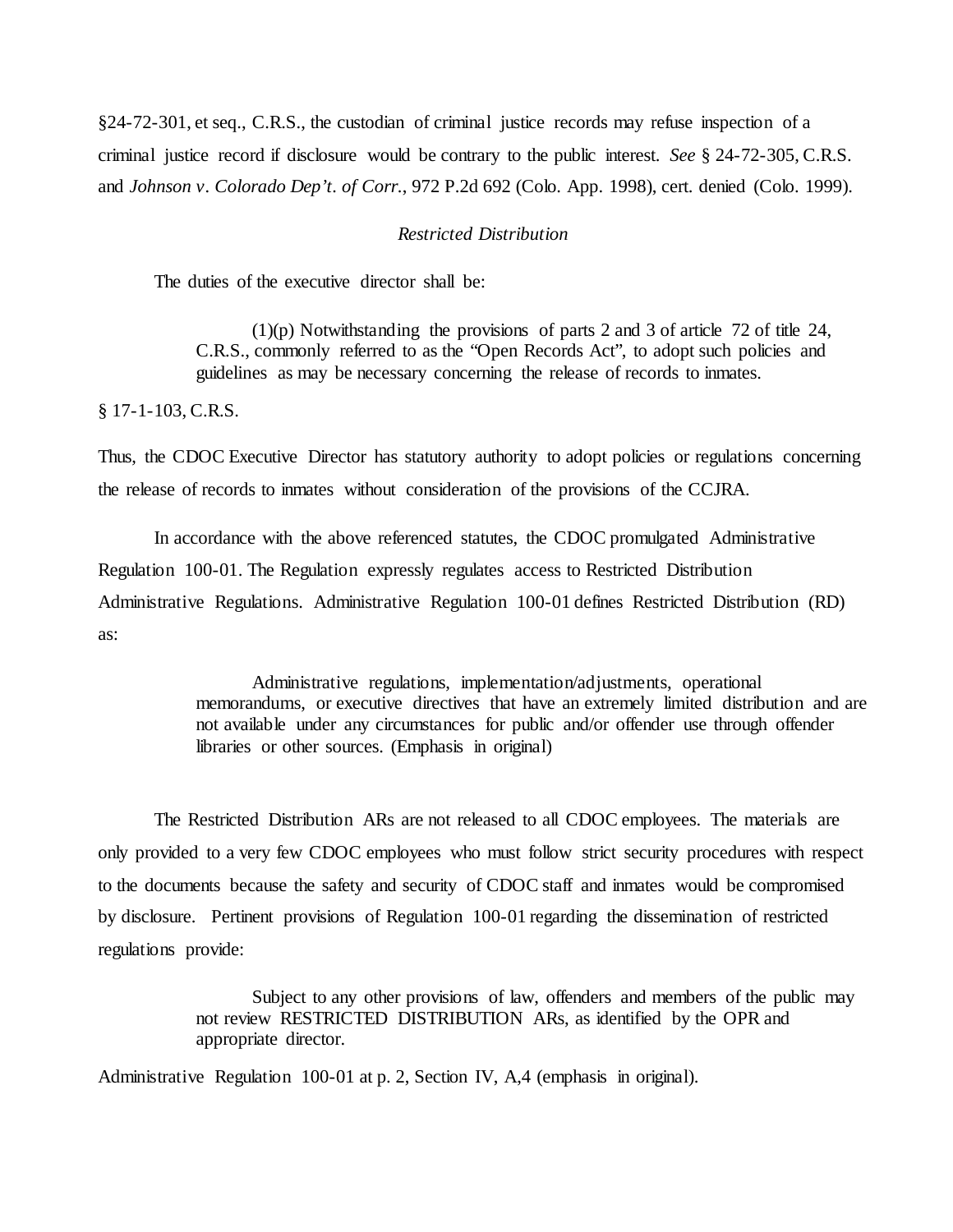Finally, Administrative Regulation 100-01 provides for strict procedures regarding access to, storage of, and handling of Restricted Distribution Administrative Regulations. For example, the regulation provides:

6. Restricted distribution documents must be kept in a secure environment.

7. Restricted documents will not be stored or used in any areas where an offender may have access.

8. Restricted documents may never be viewed, handled by, or discussed in the presence of offenders or ex-offenders.

9. Restricted documents may not be released, even to an attorney, by anyone other than the central agency policy analyst Staff who have received a copy of a restricted document are responsible for shredding the document or returning the document to the central agency policy analyst when no longer needed. If a restricted distribution document is either lost or stolen it shall be reported to the supervisor and the central policy analyst immediately upon discovery. Those not authorized to have a restricted distribution document in their possession, or any compromise of a restricted document, may result in corrective and/or disciplinary action.

Administrative Regulation 100-01 at p. 9, Section IV, M, 6-9 (emphasis in original)

Pursuant to statutory authority, the CDOC Executive Director has adopted a policy of not distributing these materials to all CDOC employees, the general public, or especially CDOC inmates. The policy provides that these restricted materials may not be viewed, handled by, or even discussed in the presence of offenders or ex-offenders. The specific protocol requested by Plaintiff relates to confidential procedures for management of inmates, security issues, and prison operations associated with the execution process. Release of the document would create a security breach and jeopardize the safety and security of the inmate population, CDOC staff, and the public. Because the CDOC Executive Director has statutory authority to designate such regulations as restricted distribution, the Records custodian properly denied the request for the protocol.

According to the Colorado Criminal Justice Records Act, §24-72-301, et seq., C.R.S., the custodian of criminal justice records may refuse inspection of a criminal justice record if disclosure would be contrary to the public interest. See § 24-72-305, C.R.S. and *Johnson v. Colorado Dep't. of Corr.*, 972 P.2d 692 (Colo. App. 1998), cert. denied (Colo. 1999).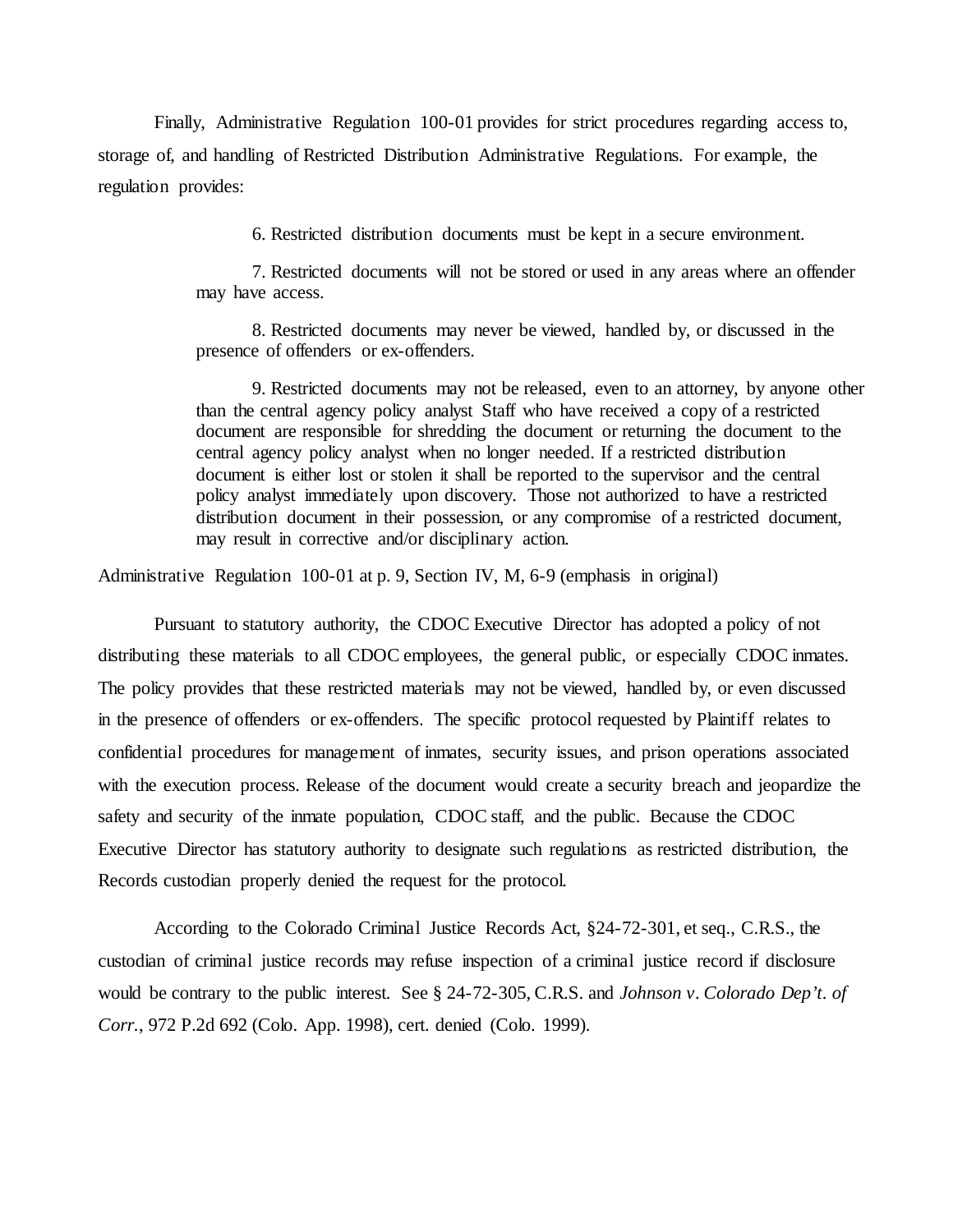The CDOC's interest in keeping certain security sensitive information in the protocol away from any public forum outweighs any need that the public may have in this information. On the other hand properly redact copy of the Execution Protocol does not. By "properly redacted copy" the Court means the removal of any information that creates a potential security breach of CDOC and jeopardizes the safety and security of the inmate population, CDOC staff, and the public; and it would compromise prison operations associated with the execution process.

The Court finds that the Execution Protocol does contain security sensitive information, which if released could jeopardize security and safety of those entrusted with the carrying out of this particular sentence. However, even though the Execution Protocol contains security sensitive information, the majority of its content does not. In June of 2011 CDOC released the previous version the Execution Protocol, which is essentially the same as the current version, to Dunlap's counsel, without restrictions. In fact, the Plaintiff provided a copy of the previously released protocol to this Court in this case. That document too was also designated for RESTRICTIVE DISTRIBUTION and contained substantially the same security sensitive information. Yet, after redactions, it was released and now open to the general public for scrutiny. The previous release of prior version of the Execution Protocol, with redactions, is significant evidence that the Executive Director decision to deny release of the entire document is arbitrary and an abuse of discretion.

CDOC has failed to demonstrate that disclosure of a properly redacted Execution Protocol would be contrary to the public interest. Particularly in light of Governor Hickenlooper's recent reprieve, which calls for a public conversation about the death penalty in Colorado, disclosure of these records would further the public interest. CDOC's decision to withhold records related to its Execution Protocol procedures constitutes an abuse of discretion in violation of the CCJRA.

## *Denial of the request for chemical information*

The Plaintiff argues that the public has an interest in knowing whether Colorado pharmacies are supplying drugs that will be used in executions and who the pharmacies are. The public may have an interest in knowing who the pharmacies are and if they are supplying the drugs for executions; however, knowledge of the source of the drugs used will not facilitate Colorado's public discussion about the death penalty. Even if it did, releasing the information could possibly expose the pharmacy and its employee to ridicule, raise safety concerns and possibly have a negative impact on its business,